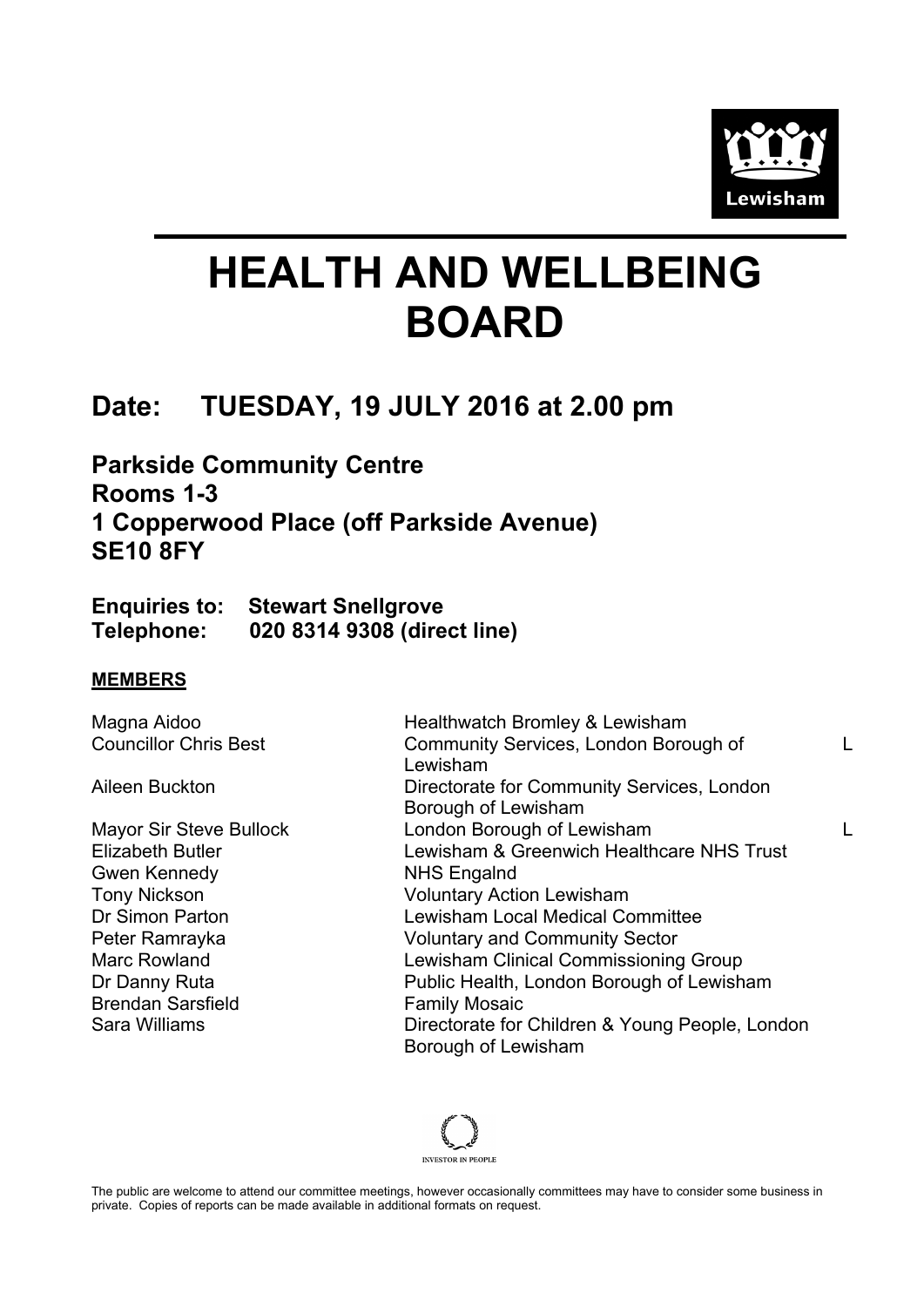### **Members are summoned to attend this meeting**

**Barry Quirk Chief Executive Lewisham Town Hall Catford London SE6 4RU Date: Monday, 11 July 2016**





**The public are welcome to attend our committee meetings, however occasionally committees may have to consider some business in private. Copies of reports can be made available in additional formats on request.**